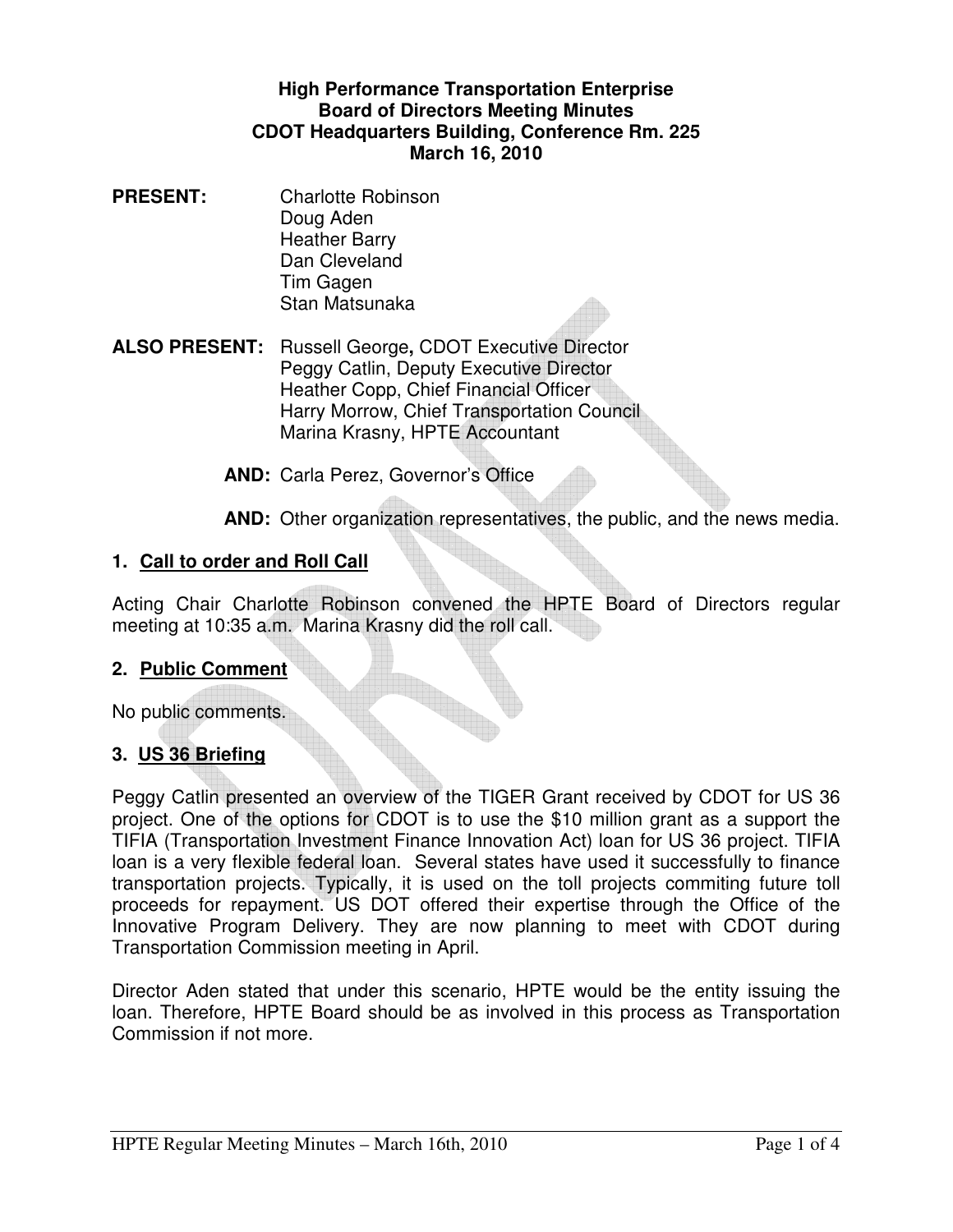Peggy Catlin stated that during the upcoming visit US DOT is planning to look at different ways of packaging the US 36 Project and different options for financing the project in order to accommodate US 36 Preferred Alternative.

Director Aden asked about the TIFIA loan's advantage as it compares to issuing traditional bonds.

Peggy Catlin responded that TIFIA loan is more flexible and patient. Executive Director George added that TIFIA can be fully subordinate to other obligations. TIFIA loan can be used in combination with traditional types of financing and HPTE Board could have both.

Director Aden pointed out that according to Denver Post, CDOT has 30 million dollars allocated to the project and one of the possible repayment sources is excess revenue from I-25 HOV/HOT lanes. However, use of revenue from I-25 HOV/HOT lanes is very restricted and has to remain in the corridor. Peggy Catlin responded that there has been a discussion with RTD regarding renegotiating the agreement in the near future.

Heather Copp stated that currently, US DOT's preference is to see the entire TIGER grant being used as a subsidy towards TIFIA loan. One of the aspects that remain unclear is whether CDOT can use only a portion of the grant towards the subsidy and the rest towards the grant. Also, the receipt of this grant doesn't give CDOT priority in the future rounds of TIGER grants.

TIFIA Loan program has been a very desirable financing option for a long time. However, it has also been very difficult to receive. If TIFIA works for this project, CDOT has an advantage to get the financing by using the TIGER grant towards the TIFIA loan.

Peggy Catlin concluded by inviting the HPTE Board and HPTE staff to participate in the upcoming meetings with US DOT.

# **4. Election of the Chair and Vice Chair of the Board**

Director Cleveland nominated Charlotte Robinson to be the Chair of the HPTE Board. Director Matsunaka seconded the motion and on the unanimous vote of the Board, Charlotte Robinson was elected the Chair of the Board.

The Board agreed to postpone the Vice Chair election until Transportation Commission appoints the replacement for Michael Cheroutes.

### **5. Discuss and Act on the Regular Meeting Minutes for February 3rd, 2010**

Chairwoman Robinson asked for consideration of the February 3rd, 2009 HPTE regular meeting minutes. Director Gagen moved for adoption of the meeting minutes. Director Aden seconded the motion, Director Barry abstained and on the vote of the Board, the minutes were adopted.

### **Resolution Number HPTE-10**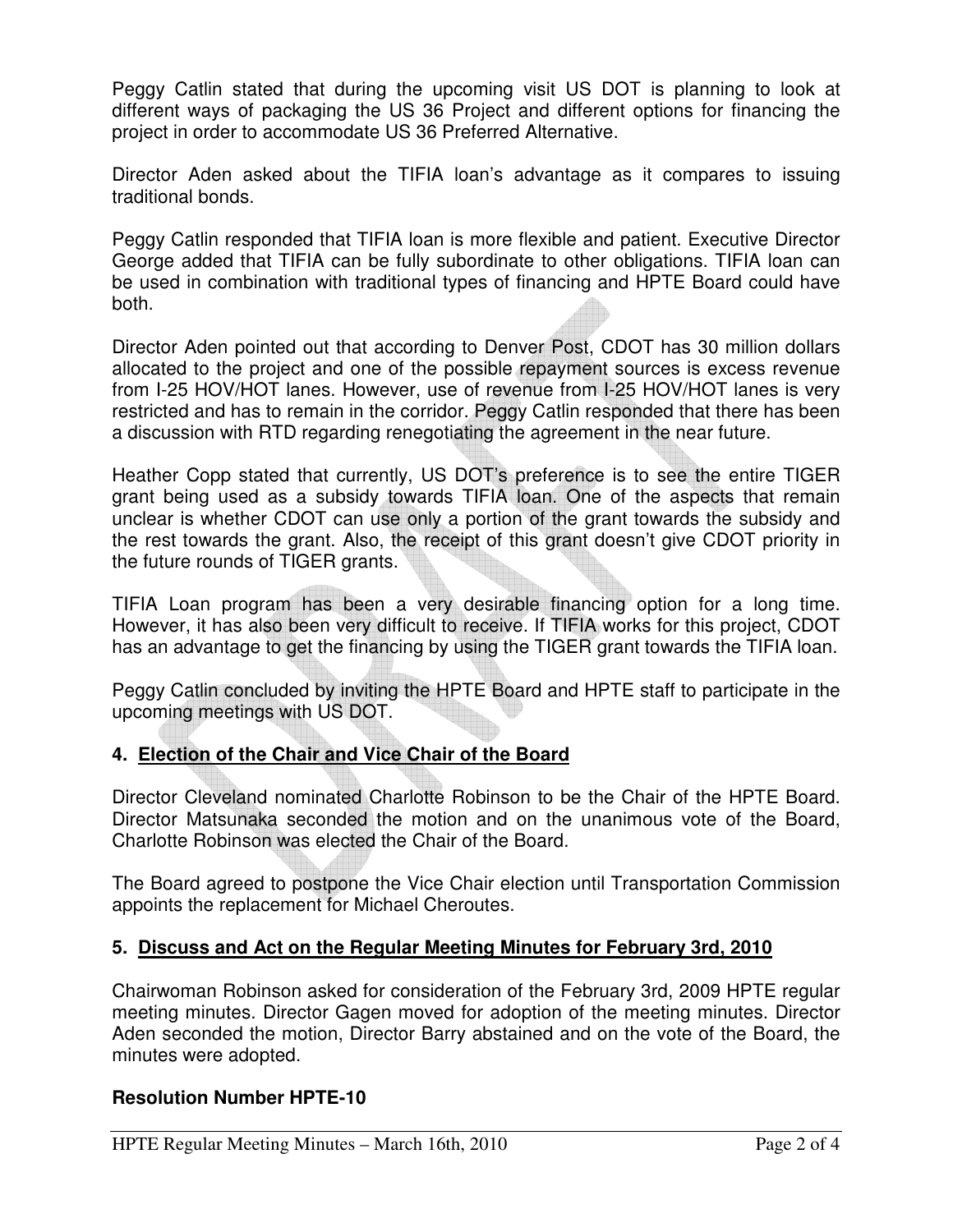BE IT HEREBY RESOLVED, the High Performance Transportation Enterprise Board of Directors' Regular Meeting Minutes for February 3rd, 2010 are hereby approved.

## **6. Discuss and Act on the Special Meeting Minutes for February 26th, 2010**

Chairwoman Robinson asked for consideration of the February 26th, 2010 HPTE regular meeting minutes. Director Aden moved for adoption of the meeting minutes. Director Matsunaka seconded the motion and on the vote of the Board, the minutes were unanimously adopted.

### **Resolution Number HPTE-11**

BE IT HEREBY RESOLVED, the High Performance Transportation Enterprise Board of Directors' Regular Meeting Minutes for February 26th, 2010 are hereby approved.

### **7. HNTB Task Order Discussion**

David Downs and Larry Warner presented draft work plan schedule for the new HNTB task order. The scope of work for the Task Order includes developing initial components for strategic plan and developing the action plan. Through the discussion with the Board member, they identified the key stakeholders for getting input to the strategic planning process. They have also identified the number of entities that have been successful in their Public Private Partnership efforts. HNTB team would start with reviewing and summarizing the existing CTE documents. One of the key outcomes of this effort would be the action plan focused on the need for initial studies and HPTE policies for project prioritization. They would also spend some time to develop the mission statement and short term and long term goals. Since the legislature did not provide any revenue sources for HPTE, they would also evaluate different opportunities to generate revenues.

Executive Director George asked whether HPTE needs to revise the scope to take into consideration the recent development with the US 36 project. It seems that we now would like the HNTB to shift some of their efforts towards the specific project.

Chairwoman Robinson suggested continuing this discussion after the meeting with US DOT. After that meeting, the Board would be in a better position to decide whether the US 36 related tasks need to be included in the scope. After the brief discussion, the Board members agreed to postpone the scope revision discussion.

David Downs stated that the goal for them is to create a coordinated plan that provides guidance for HPTE efforts. He provided an overview of the proposed plan for the next few months. The first month's activities include existing documents review, developing strategic planning outreach questions and planning outreach interviews. During the first month, they would also create a list of organizations to research Public Private Partnership (P3) lessons learned and develop research questions to take to those organizations. Month two would include finalizing strategic planning outreach interviews, conducting P3 research, drafting white paper on innovating funding and